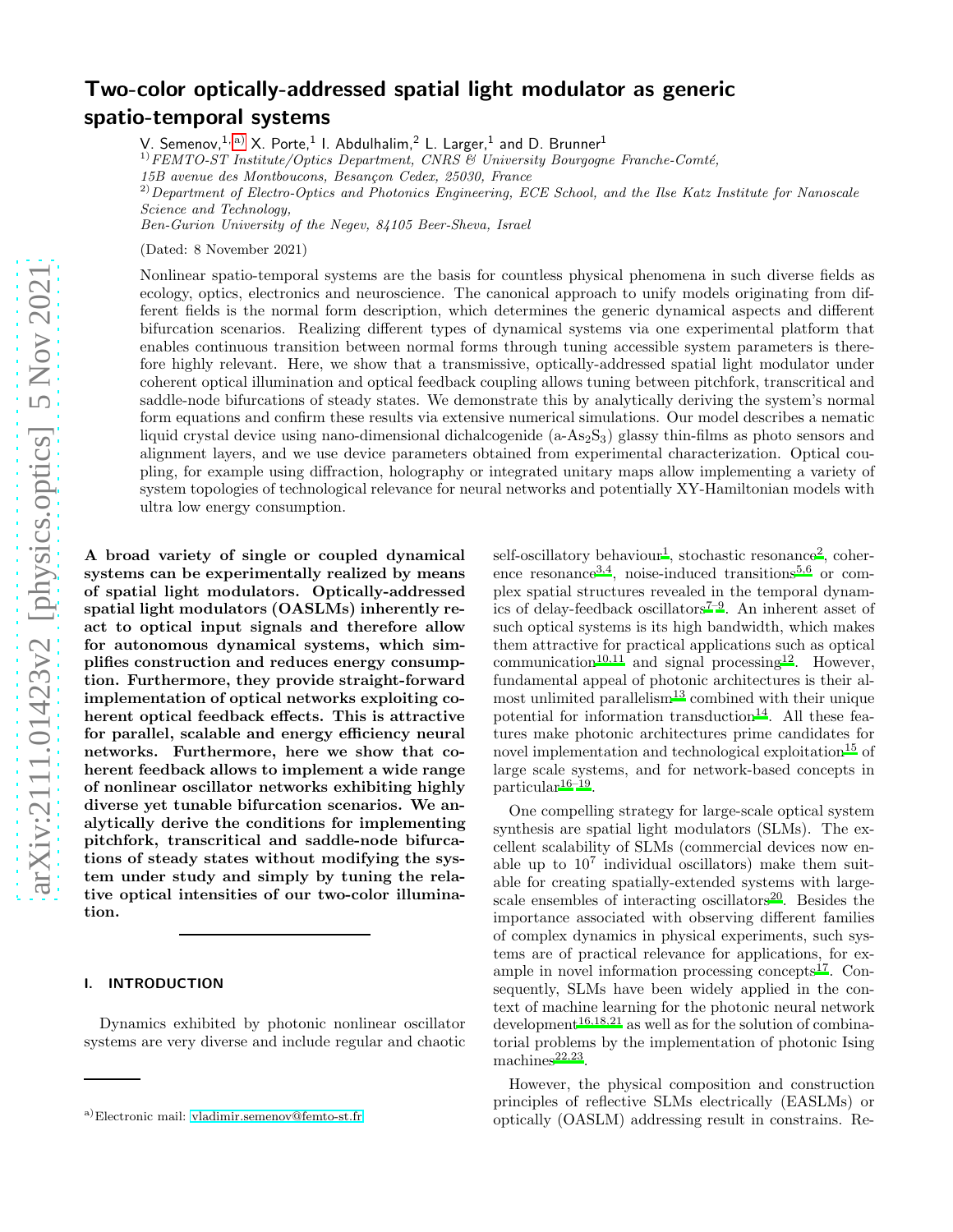

<span id="page-1-0"></span>FIG. 1. (a) OASLM illuminated by a light source; (b) Experimentally obtained retardation for blue ( $\lambda_b = 450$  nm, black circles) and green  $(\lambda_g = 532 \text{ nm}, \text{black squares})$  light, measured at  $V_0 = 9 \text{ V}$ . Fitting with  $\Gamma(I_0) = (2\alpha I_0 + \beta)^{-1} + \gamma$  results in  $\alpha_b = 0.117, \ \beta_b = 0.052, \ \gamma_b = -0.55$  (blue solid line) and  $\alpha_g = 98.5 \times 10^{-4}, \ \beta_g = 0.0486, \ \gamma_g = -13.17$  (green solid line). (c) Schematic of the two-color OSALM experiment using a single PS-layer on the left side. Blue light is reflected by a dichroic mirror and creates feedback, green light leaves the system and can be used for state detection. (d) Illustration of the coupling element action for the case of local interaction.

flective illumination makes coherent interference between the optical state variable and coupling fields challenging, yet it substantially enriches the range of dynamical behaviour accessible to the system. Such interference is straightforward with transmissive OASLMs. Furthermore, EASLMs require extensive control hardware, which implies additional energy consumption that is a disadvantage for high energy efficient computing. Transmissive OASLMs are therefore a smart and powerful solution for a variety of fundamental and technological challenges.

In this paper we show that a variety of dynamical systems can be implemented using transmissive OASLMs under two color illumination coupled to an external cavity to realize coupling. We identify the corresponding bifurcation scenarios by deriving normal forms through the Taylor-expansion of the equations governing the system dynamics. These we then associate to the conditions specifically realizing pitchfork, transcritical and saddlenode bifurcations of steady states, however, intermediate configurations are possible. Simply by adjusting the relative intensities of the two-colored illumination intensities to continuously transitioning between these different scenarios. Here, one color encodes the system's dynamical state and its optical coupling, while the other color realizes a constant DC control parameter. Our OASLM model is inspired by I. Abdulhalim et al. $^{24}$  $^{24}$  $^{24}$ , and we used one of their proof of concept devices for obtaining the device parameters used in analytical derivations and numerical modeling.

# EXPERIMENTAL CHARACTERIZATION AND MODEL DEVELOPMENT

The OASLM we used for our basic device parameter characterization leverages a nematic liquid crystal  $(LC)$  layer located between two a-As<sub>2</sub>S<sub>3</sub> chalcogenide thin films (60 nm) that simultaneously function as photosensitive (PS) and alignment layers [Fig. [1](#page-1-0) (a)]. Crucially, the PS layer absorption and hence photoresponse depends on the incident light wavelength. Amorphous  $As<sub>2</sub>S<sub>3</sub>$  films are almost transparent and hence insensitive for red light. However, even for our thin PS layers, strong absorption of blue light modifies the OASLM's state for illumination intensities as low as  $10 \text{ nW/mm}^2$ . The nematic LC (Merck E44) exhibits ordinary and extraordinary refractive index  $n_e$  and  $n_e$ , respectively, characterized by birefringence  $\Delta n = n_e - n_o$ . Propagation through the LC layer results in optical phase retardation  $\Gamma = \frac{2\pi d}{\lambda} \Delta n$ , where  $\lambda$  is the incident light wavelength, d is the LC thickness. For our basic characterization we connect the OASLM to a DC-power source resulting in a voltage drop across the LC layer that is uniform without illumination. However, illumination [Fig. [1](#page-1-0) (a)] spatially modifies the PS's conductivity and local voltage across the LC layer. Due to their induced dipole moment, LC molecules change their orientation in response that results in a spatial birefringence distribution that is a function of the optical illumination profile.

Our device has two PS layers, and hence the relevant optical intensity inducing retardation  $\Gamma$  is  $I_s =$  $I_{\text{left}}+I_{\text{right}}$ , see Fig. [1](#page-1-0) (a), which when ignoring the small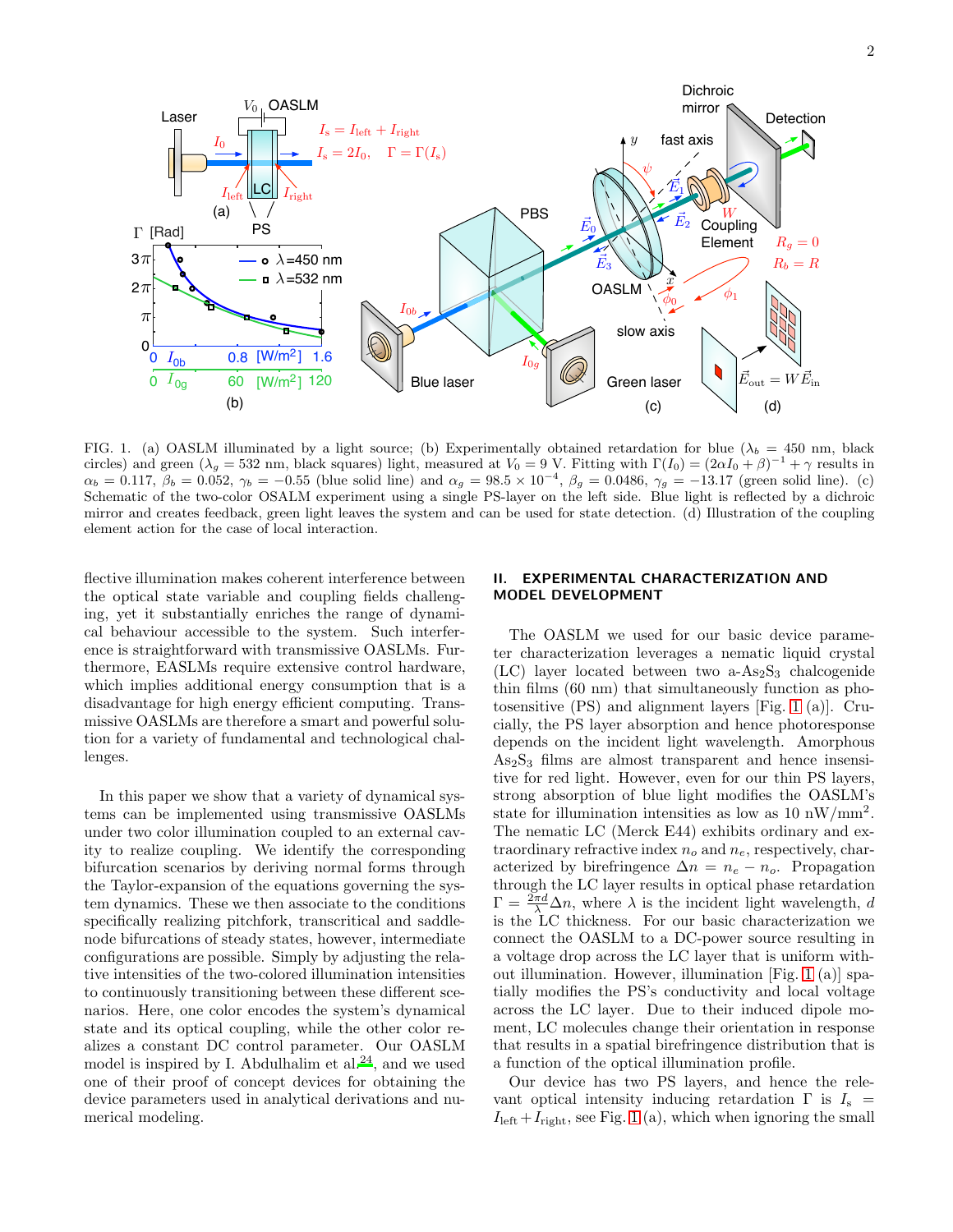optical absorption of the PS layers becomes  $I_s = 2I_0$ . The experimentally obtained retardation Γ on the incident light intensity  $I_0$  is depicted in Fig. [1](#page-1-0) (b) for blue (SHD4580MG,  $\lambda_b = 450$  nm) and green (DJ532-10,  $\lambda_q = 532$  nm) laser illumination. The OASLM is substantially more sensitive to blue than green illumination, and we fit the dependency with  $\Gamma(I_0) = (2\alpha I_0 + \beta)^{-1} + \gamma$ (solid lines in Fig. [1](#page-1-0) (b))<sup>[24](#page-6-22)</sup>. In our study we found that, besides doubling the responsivity of the device, the second PS-layer does not increase the dynamical complexity. For the sake of simplifying the dynamical equations, in the rest of the manuscript we therefore only consider an OASLM with a single PS-layer located on the left side of the LC-layer. In our generic setup, depicted in Fig. [1](#page-1-0) (c), the PS-layer is simultaneously illuminated from the left direction by a blue and a green laser. After traversing the OASLM, a dichroic mirror transmits the green light beam but reflects the blue with reflectivity  $R$ , which then interferes with the original blue illumination. Generally, optical interference, i.e. a temporal beating originating from the superposition blue and green light, can be ignored.

Here, we consider horizontally polarised blue illumination, which we express as  $\vec{E}_0 = [E_0, 0]$ , and the OASLM's rotation relative to this polarization is  $\psi =$  $\pi n/2$ . Using Jones matrix calculus, the field arriving after the second transition through the OASLM is  $\vec{E}_3 = R \exp(i(2\phi_0 + \phi_1 + 2\Gamma))[E_0, 0],$  where  $\phi_0$  is the constant retardation induced by the OASLM without illumination and  $\phi_1$  the retardation accumulated in the external cavity round-trip,  $i$  is the imaginary unit. Then the resulting blue light field at the left PS-layer is  $\vec{E}_{\rm b} = \vec{E}_0 + \vec{E}_3$  and the blue light intensity is  $I_{\rm b} = |\vec{E}_{\rm b}|^2$ . Finally, optical feedback is considered instantaneous relative to the OASLM's response time  $\varepsilon$ . Based on this, and for the case of homogeneous illumination and feedback, the equation for the temporal evolution of the blue light retardation becomes:

<span id="page-2-1"></span>
$$
\varepsilon \frac{d\Gamma}{dt} = -\Gamma + \frac{1}{\alpha_{\text{b}} I_{\text{b}}(\Gamma) + \tilde{\alpha}_g I_{0g} + \beta} + \gamma,
$$
  
\n
$$
I_{\text{b}}(\Gamma) = I_{0b} \left\{ 1 + R^2 + 2R \cos(2\phi_0 + \phi_1 + 2\Gamma) \right\},
$$
\n(1)

and  $\tilde{\alpha}_g = \frac{\lambda_g}{\lambda_g}$  $\frac{\lambda_{\rm g}}{\lambda_{\rm b}}$  as the retardation effect of  $I_{0\rm g}$  on the blue signal. In the rest of the manuscript we use fixed parameters  $R = 0.95$ ,  $\alpha_{\rm b} = 0.117$ ,  $\alpha_{\rm g} = 98.5 \times 10^{-4}$ ,  $\beta = 0.052$ ,  $\gamma = -0.55$ ,  $\varepsilon = 1$ , and varying  $I_{0<sub>b</sub>}$  and  $I_{0<sub>g</sub>}$ . These correspond to typical values of experiments or were obtained through fitting the retardation of our OASLM at different wavelengths. In what follows we generally set  $2\phi_0 + \phi_1 = 2\pi n \ (n \in \mathbb{Z})$ . This significantly simplifies Eq. [\(3\)](#page-2-0) and the system is still able to obtain the pitchfork, saddle-node and transcritical normal forms. Mathematical derivations presented in the next section are combined with numerical simulation of Eq. [\(1\)](#page-2-1) using the Heun method<sup>[25](#page-6-23)</sup> with the time step  $\Delta t = 10^{-3}$ .

# III. TAYLOR SERIES AND BIFURCATIONS

Equation [\(1\)](#page-2-1) is a one-dimensional oscillator expressed in real-valued variables. Three kinds of bifurcation transition can be observed in such class of dynamical systems: the pitchfork bifurcation, the saddle-node bifurcation and the transcritical bifurcation with their corresponding normal forms of  $dx/dt = bx + dx^3$  (pitchfork bifurcation),  $dx/dt = a + cx^2$  (saddle-node bifurcation) and  $dx/dt = bx + cx^2$  (transcritical bifurcation). In order to express our system in a relatable form, we approximate the right-hand side of Eq. [\(1\)](#page-2-1) as a cubic function  $f_T(\Gamma)$ via Taylor series

$$
f_{\rm T}(\Gamma) = a + b(\Gamma - \Gamma_0) + c(\Gamma - \Gamma_0)^2 + d(\Gamma - \Gamma_0)^3
$$
 (2)

with  $a = f(\Gamma_0)$ ,  $b = f'(\Gamma_0)$ ,  $c = \frac{1}{2}f''(\Gamma_0)$ ,  $d = \frac{1}{6}f'''(\Gamma_0)$ and  $f' = \frac{df}{d\Gamma}$ ,  $f'' = \frac{d^2f}{d\Gamma^2}$  and  $f''' = \frac{d^3f}{d\Gamma^3}$ . The corresponding factors associated to the relevant polynomial orders are

<span id="page-2-0"></span>
$$
f_{\rm T}(\Gamma) = a + b(\Gamma - \Gamma_0) + c(\Gamma - \Gamma_0)^2 + d(\Gamma - \Gamma_0)^3,
$$
  
\n
$$
a = -\Gamma_0 + (\alpha_{\rm b}I_{\rm b} + \tilde{\alpha}_{\rm g}I_{0{\rm g}} + \beta)^{-1} + \gamma,
$$
  
\n
$$
b = -1 + \xi I_{0{\rm b}}\sin(2\Gamma_0) (\alpha_{\rm b}I_{\rm b} + \tilde{\alpha}_{\rm g}I_{0{\rm g}} + \beta)^{-2},
$$
  
\n
$$
c = \xi I_{0{\rm b}}\cos(2\Gamma_0) (\alpha_{\rm b}I_{\rm b} + \tilde{\alpha}_{\rm g}I_{0{\rm g}} + \beta)^{-2}
$$
  
\n
$$
+(\xi I_{0{\rm b}})^2\sin^2(2\Gamma_0) (\alpha_{\rm b}I_{\rm b} + \tilde{\alpha}_{\rm g}I_{0{\rm g}} + \beta)^{-3},
$$
  
\n
$$
d = -\frac{8}{3}\xi I_{0{\rm b}}\sin(2\Gamma_0) (\alpha_{\rm b}I_{\rm b} + \tilde{\alpha}_{\rm g}I_{0{\rm g}} + \beta)^{-2}
$$
  
\n
$$
+(\xi I_{0{\rm b}})^2\sin(4\Gamma_0) (\alpha_{\rm b}I_{\rm b} + \tilde{\alpha}_{\rm g}I_{0{\rm g}} + \beta)^{-3}
$$
  
\n
$$
+(\xi I_{0{\rm b}})^3\sin^3(2\Gamma_0) (\alpha_{\rm b}I_{\rm b} + \tilde{\alpha}_{\rm g}I_{0{\rm g}} + \beta)^{-4},
$$

where  $\xi = 4\alpha_{\rm b}R$  is an optical responsivity scaling factor of optical feedback. Crucially, we control  $\Gamma_0$  through  $I_{0<sub>b</sub>}$ and  $I_{0g}$ , which is the mechanism we use for tuning Taylor series coefficients to zero in order to transform  $f<sub>T</sub>$  into a desired normal form.

# A. Pitchfork bifurcation

Function  $f_T(\Gamma)$  coincides with the pitchfork bifurcation normal form when the Taylor series coefficients a and c (see Exps. [\(3\)](#page-2-0)) are zero. The condition  $a = 0$  gives rise to:

<span id="page-2-2"></span>
$$
(\alpha_{\rm b}I_{\rm b} + \tilde{\alpha}_{\rm g}I_{0{\rm g}} + \beta)^{-1} = \Gamma_0 - \gamma.
$$
 (4)

Substituting [\(4\)](#page-2-2) into the second condition  $c = 0$ , one obtains:

$$
\xi I_{0b} \cos(2\Gamma_0)(\Gamma_0 - \gamma)^2 + (\xi I_{0b})^2 \sin^2(2\Gamma_0)(\Gamma_0 - \gamma)^3 = 0,
$$
\n(5)

which allows to express the incident blue light intensity parameter as a function of  $\Gamma_0$ :

<span id="page-2-3"></span>
$$
I_{0b}(\Gamma_0) = -\frac{\cos(2\Gamma_0)}{\xi \sin^2(2\Gamma_0)(\Gamma_0 - \gamma)}.
$$
 (6)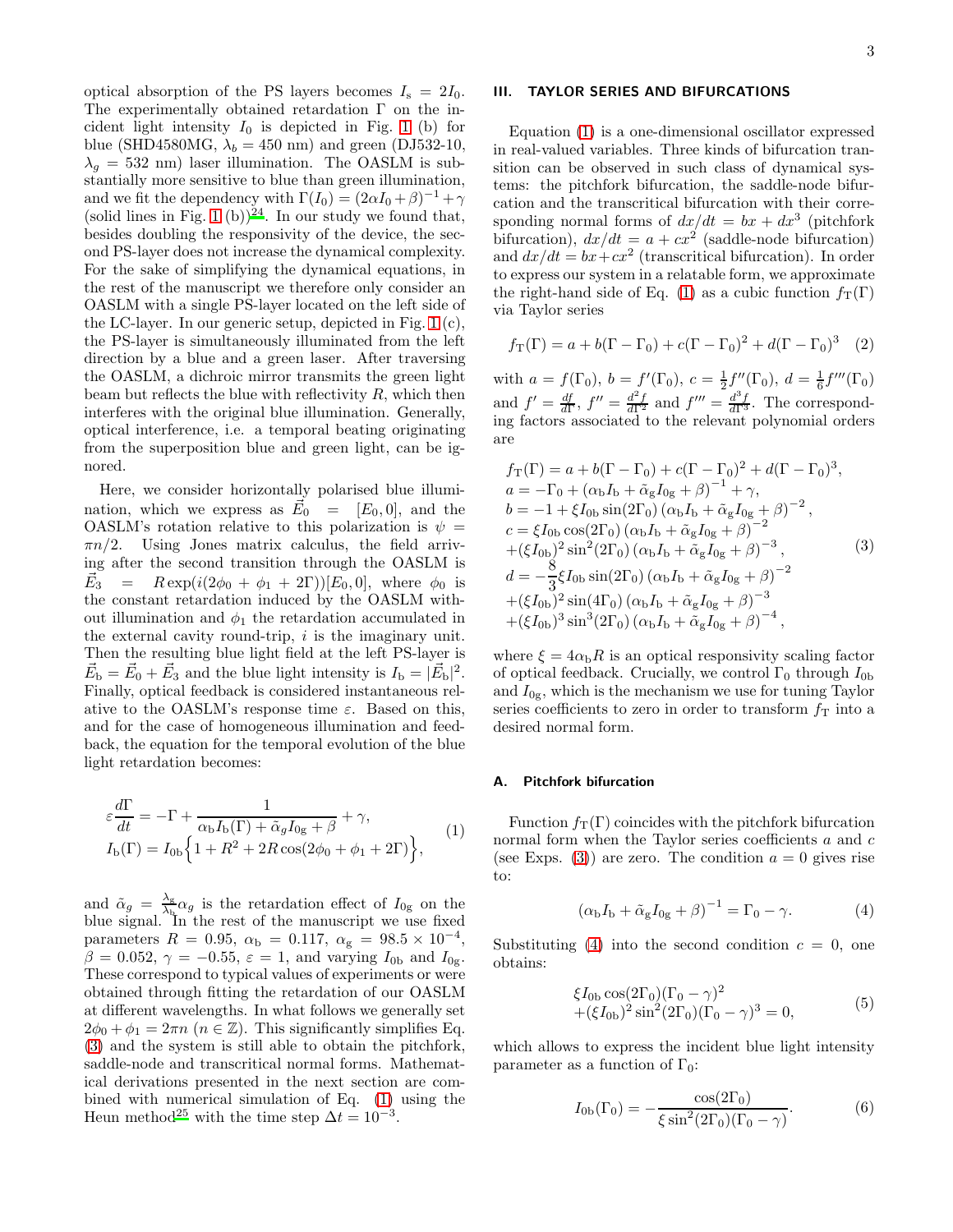

<span id="page-3-0"></span>FIG. 2. Pitchfork bifurcation in system [\(1\)](#page-2-1) when  $I_{0<sub>b</sub>}$  and  $I_{0g}$  vary as in panel (a): Panels (b) and (c) display the evolution of the right-hand side function  $f(\Gamma)$  of Eq. [1](#page-2-1) and its Taylor series approximation  $f_T(\Gamma)$  on the example of points 1 (Γ<sub>0</sub> = 16.5,  $I_{0<sub>b</sub>}$  = 0.0043,  $I_{0<sub>g</sub>}$  = 48.7) and 2 (Γ<sub>0</sub> = 16.6,  $I_{0b} = 0.0151$ ,  $I_{0g} = 30.1$ ) while panel (d) illustrates the full phase-parametric diagram (here Γ<sup>∗</sup> denotes the steady state coordinates). Parameters are:  $R = 0.95$ ,  $\alpha_{\rm b} = 0.117$ ,  $\alpha_{\rm g} = 98.5 \times 10^{-4}, \ \beta = 0.052, \ \gamma = -0.55, \ 2 \phi_0 + \phi_1 = 2 \pi,$  $\varepsilon = 1.$ 

Substituting [\(6\)](#page-2-3) back into [\(4\)](#page-2-2) allows to similarly express  $I_{0g}$  as a function of  $\Gamma_0$ :

<span id="page-3-1"></span>
$$
\tilde{\alpha}_g I_{0g}(\Gamma_0) = \frac{1}{\Gamma_0 - \gamma} - \beta
$$
\n
$$
-\alpha_b I_{0b} \left\{ 1 + R^2 + 2R \cos(2\Gamma_0) \right\}.
$$
\n(7)

 $I_{0g}$  therefore becomes a function of  $I_{0b}$  which in turn is determined through Eq. [\(6\)](#page-2-3) as a function of  $\Gamma_0$ . Fig-ure [2](#page-3-0) (a) shows the solution of Eqs.  $(6, 7)$  $(6, 7)$ , and the resulting solutions at characteristic points 1 and 2 for  $f_T(\Gamma)$ and  $f(\Gamma)$  are shown in Fig. [2](#page-3-0) (b) and (c), respectively.

Transitioning from point 1 to point 2 in the  $(I_{0b}, I_{0q})$ the system bifurcates from a single stable fixed point (c.f. Fig. [2](#page-3-0) (b)) to a pair of stable fixed point separated by an unstable fixed point (c.f. Fig.  $2$  (c)). For a pitchfork bifurcation, this transition is according to a cubic function with  $\Gamma_0$  as its central point. Setting  $a = c = 0$ ensured that Taylor approximation  $f_T(\Gamma)$  is strictly of cubic order (blue data in Fig. [2](#page-3-0) (b,c)), and comparison to the system's full analytical description  $f(\Gamma)$  (red data in Fig.  $2$  (b,c)) shows that this approximation is very accurate. In Fig. [2](#page-3-0) (d) we show the system's phaseparametric bifurcation scenario by tracking the stable (blue data) and unstable (red data) fixed points of the non-approximated  $f(\Gamma)$ . Beyond the critical value of  $I_{\text{ob}}$ , the system shows a parabolically increasing distance between two stable fixed points, which are separated by the unstable fixed point. This hence confirms that the OASLM with coherent feedback and for an adjustment of



<span id="page-3-6"></span>FIG. 3. Saddle-node bifurcation in system [\(1\)](#page-2-1) when  $I_{0<sub>b</sub>}$  and  $I_{0g}$  vary as in panel (a): Panels (b) and (c) display the evolution of the right-hand side function  $f(\Gamma)$  and its Taylor series approximation  $f_T(\Gamma)$  on the example of points 1  $(\Gamma_0 = 3.47, I_{0b} = 0.205, I_{0g} = 877)$  and 2  $(\Gamma_0 = 3.52,$  $I_{0b} = 0.254, I_{0g} = 1106$ ) while panel (d) illustrates the full phase-parametric diagram (here Γ<sup>∗</sup> denotes the steady state coordinates). Other parameter values are the same as in Fig. [2.](#page-3-0)

 $I_{0g}$  relative to  $I_{0b}$  according to Eq. [\(7\)](#page-3-1) causes the system evolve according to a pitchfork bifurcation.

#### B. Saddle-node bifurcation

Following the same approach we derive the conditions for the saddle-node bifurcation, for which we require  $b =$  $d = 0$ . The first condition leads to

<span id="page-3-4"></span>
$$
\xi I_{0b} \sin(2\Gamma_0) (\alpha_b I_b + \tilde{\alpha}_g I_{0g} + \beta)^{-2} = 1, \quad (8)
$$

which is inserted into the condition  $d = 0$ . After that  $d = 0$  can be represented as a quadratic equation for the variable  $k = (\alpha_{\rm b} I_{\rm b} + \tilde{\alpha}_{\rm g} I_{0{\rm g}} + \beta)$ :

<span id="page-3-2"></span>
$$
-\frac{2}{3} + 2\cot(2\Gamma_0)k + k^2 = 0.
$$
 (9)

Taking into account that light intensities  $I_{0<sub>b</sub>}$  and  $I_{0<sub>g</sub>}$  cannot be negative, k possesses only positive values. Solving Eq. [\(9\)](#page-3-2), one obtains the following equality:

<span id="page-3-3"></span>
$$
(\alpha_{\rm b}I_{\rm b} + \tilde{\alpha}_{\rm g}I_{0\rm g} + \beta) =
$$
  
-\cot(2\Gamma\_0) + \sqrt{\cot^2(2\Gamma\_0) + \frac{2}{3}}. (10)

After substituting Eq. [\(10\)](#page-3-3) into Eq. [\(8\)](#page-3-4), parameter  $I_{0<sub>b</sub>}$ can finally be expressed as a function of  $\Gamma_0$ :

<span id="page-3-5"></span>
$$
I_{0b}(\Gamma_0) = \frac{\left(\sqrt{\cot^2(2\Gamma_0) + \frac{2}{3}} - \cot(2\Gamma_0)\right)^2}{\xi \sin(2\Gamma_0)}.
$$
 (11)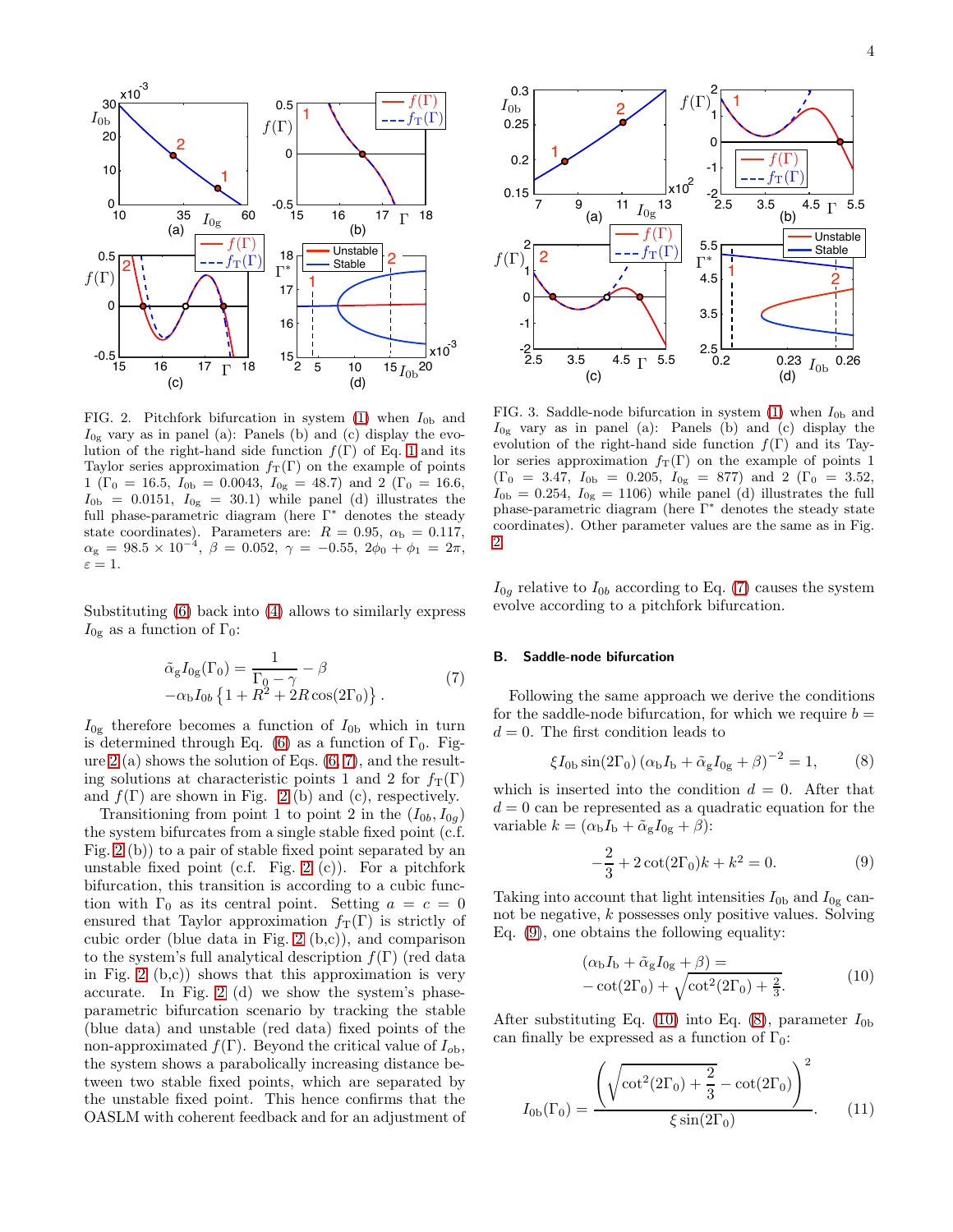We continue by substituting Eq.  $(11)$  into  $(8)$ , which allows solving the conditions for  $I_{0g}$ :

<span id="page-4-0"></span>
$$
\tilde{\alpha}_{g}I_{0g}(\Gamma_{0}) = \sqrt{\cot^{2}(2\Gamma_{0}) + \frac{2}{3}} - \beta
$$
\n
$$
-\alpha_{b}I_{0b} \{1 + R^{2} + 2R\cos(2\Gamma_{0})\} - \cot(2\Gamma_{0}).
$$
\n(12)

After having derived  $I_{0g}$  as a function of  $\Gamma_0$  and  $I_{0b}$ according to Eq. [\(11\)](#page-3-5) and [\(12\)](#page-4-0), we follow the same logic as in our analysis of the pitchfork bifurcation. The relationship between  $I_{0b}(\Gamma_0)$  and  $I_{0b}(\Gamma_0)$  is illustrated in Fig. [3](#page-3-6) (a). We again show the system before and after bifurcation in Fig. [3](#page-3-6) (b) and Fig. [3](#page-3-6) (c), respectively, and the comparison between the quadratic  $f_T(\Gamma)$  (blue data) and the full description  $f(\Gamma)$  (red data) shows that in the vicinity of the relevant fixed point the Taylor series excellently approximates the system's behaviour. Finally, Fig. [3](#page-3-6) (d) shows the system's full bifurcation diagram according to  $f(\Gamma)$ , which perfectly reproduces the classical behaviour of a saddle-node bifurcation.

# C. Transcritical bifurcation

The conditions for a transcritical bifurcation are  $a =$  $d = 0$ . The first condition results in Eq. [\(4\)](#page-2-2) previously derived for the pitchfork bifurcation, which is substituted into the condition  $d = 0$ , which results in a cubic equation for variable  $k = \xi I_{0b} \sin(2\Gamma_0)(\Gamma_0 - \gamma)$ :

$$
k\left(k^2 + 2\cot(2\Gamma_0)k - \frac{2}{3}\right) = 0,\t(13)
$$

which has three roots. A transcritical bifurcation occurs at positive values  $I_{0b}$  and  $I_{0g}$  only for the solution  $k =$  $-\cot(2\Gamma_0)+\sqrt{\cot^2(2\Gamma_0)+\frac{2}{3}}$ , and  $I_{0b}$  can be expressed and represented as a function of  $\Gamma_0$ :

<span id="page-4-1"></span>
$$
I_{0b}(\Gamma_0) = \frac{-\cot(2\Gamma_0) + \sqrt{\cot^2(2\Gamma_0) + \frac{2}{3}}}{\xi \sin(2\Gamma_0)(\Gamma_0 - \gamma)}.
$$
 (14)

As before, we substitute Eq. [\(14\)](#page-4-1) into Eq. [\(4\)](#page-2-2) to finally obtain

$$
\tilde{\alpha}_{g}I_{0g}(\Gamma_{0}) = \left(\frac{1}{\Gamma_{0} - \gamma} - \beta\right)
$$
\n
$$
-\alpha_{b}I_{0b}\left\{1 + R^{2} + 2R\cos(2\Gamma_{0})\right\}.
$$
\n(15)

Our following analysis is identical to the two cases shown before. Figure [4](#page-4-2) (a) depicts the relationship between  $I_{0b}$  and  $I_{0g}$ , Fig. [4](#page-4-2) (b,c) shows  $f(\Gamma)$  and  $f_T(\Gamma)$ before and after bifurcation. Finally, Fig. [4](#page-4-2) (d) confirms the classical transcritical bifurcation scenario of the system.



<span id="page-4-2"></span>FIG. 4. Transcritical bifurcation in system [\(1\)](#page-2-1) when  $I_{0<sub>b</sub>}$ and  $I_{0g}$  vary as in panel (a): Panels (b) and (c) display the evolution of the right-hand side function  $f(\Gamma)$  and its Taylor series approximation  $f_T(\Gamma)$  on the example of points 1  $(\Gamma_0 = 3.2, I_{0b} = 0.20084, I_{0g} = 1079)$  and 2  $(\Gamma_0 = 3.4845,$  $I_{0b} = 0.21803, I_{0g} = 943$ ) while panel (d) illustrates the full phase-parametric diagram (here Γ<sup>∗</sup> denotes the steady state coordinates). Other parameter values are the same as in Figs. [2](#page-3-0) and [3.](#page-3-6)

# IV. GENERIC NONLINEAR OSCILLATOR NETWORKS

In the previous sections we have demonstrated that a OASLM subjected to coherent feedback is capable to realize all bifurcations possible with a real-valued nonlinear oscillator. We now change the general context. Now, horizontally polarised incident light is considered as a set of n pixels, and we express its optical field at different positions in the form of the two  $n$ -dimensional vectors

$$
\vec{E}_{0x} = \begin{bmatrix} E_0 \\ \vdots \\ E_0 \end{bmatrix}, \qquad \vec{E}_{0y} = \begin{bmatrix} 0 \\ \vdots \\ 0 \end{bmatrix}. \qquad (16)
$$

Between OASLM and the dichroic mirror we now place optical components for coupling such pixels, e.g. a diffractive element. The optical feedback field  $\vec{E}_3$  at the k-th position becomes

$$
\vec{E}_k^{3x} = E_0 R \sum_{l=1}^n W_{k,l} \exp(2i\Gamma_l)
$$
 (17)

where **W** is a  $n \times n$  coupling matrix without birefringence (i.e.  $\vec{E}_k^{3y} = 0$ ) and  $\vec{\Gamma}$  is the *n*-dimensional spatial birefringence distribution of the OASLM. The optical intensity on the PS in such a optical feedback-coupled network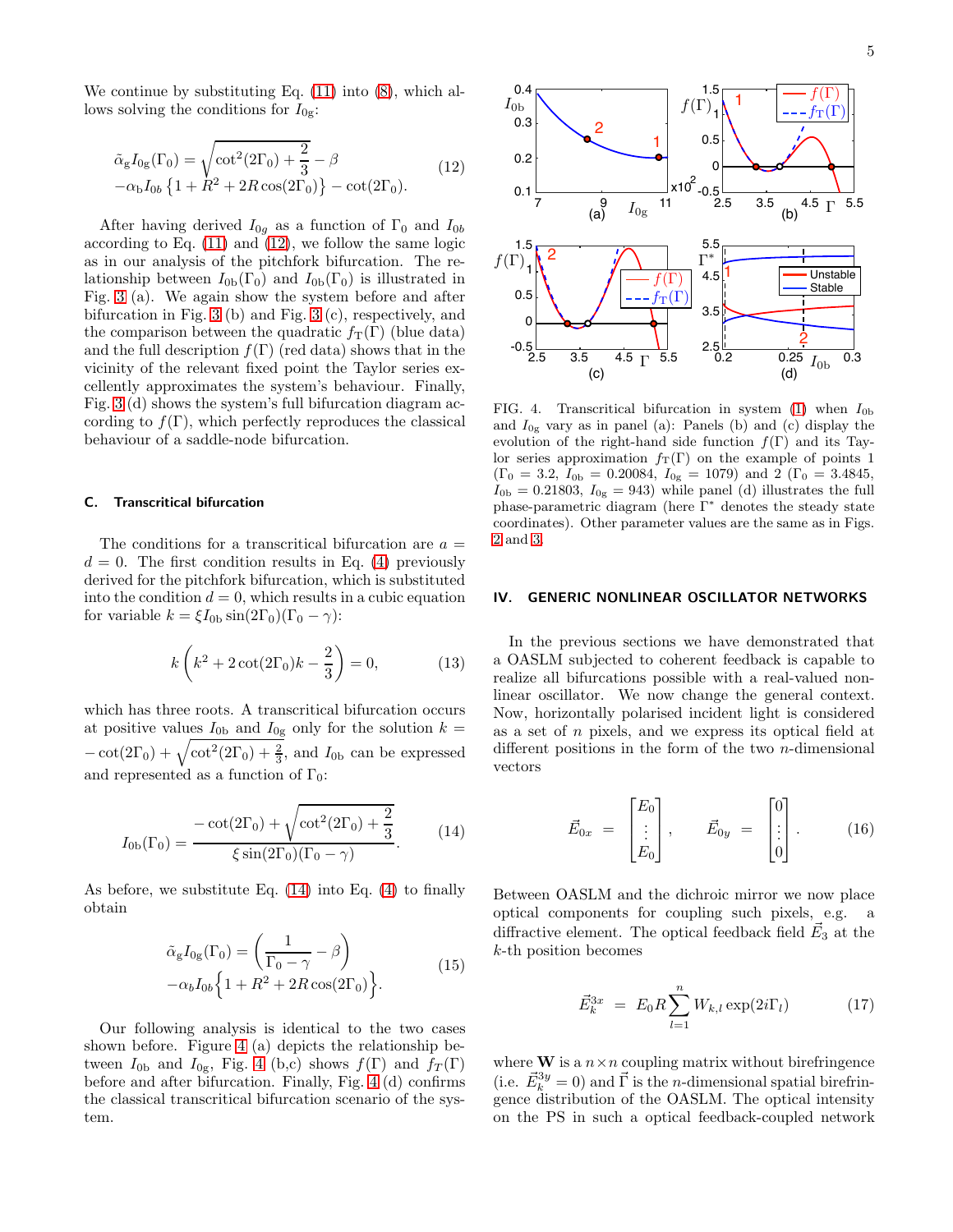takes the form

<span id="page-5-0"></span>
$$
I_k^{\text{b}} = I_{0\text{b}} \Big\{ 1 + 2R \sum_{l=1}^n W_{k,l} \cos(2\vec{\Gamma_l}) + R^2 \Big( \sum_{l=1}^n W_{k,l}^2 + 2 \sum_{\substack{l,m=1, \\ l \neq m}}^n W_{k,l} W_{k,m} \cos(2(\Gamma_l - \Gamma_m)) \Big) \Big\}.
$$
\n(18)

Optical coupling matrices can realize a variety of coupling topologies. For instance, regular matrices can be created using diffractive optical elements<sup>[16](#page-6-14)[,26](#page-6-24)</sup>, while scat-tering media results in random matrices<sup>[21](#page-6-19)</sup>. We consider local coupling by splitting any pixel's field into 9 identical beams by including a diffractive beam splitter in the external cavity<sup>[26](#page-6-24)</sup>, see Fig. [1](#page-1-0) (d). Furthermore, we investigate random coupling with different degrees of connectivity.

First, we model Eq. [\(18\)](#page-5-0) with local coupling and in the bistable regime with  $I_{0b}$  and  $I_{0g}$  as in point 2 in Fig. [2](#page-3-0) (c)). Numerical simulations start from random initial conditions for Γ, and the system evolves into spatial domains comprising of either steady state  $\Gamma_1^*$  or  $\Gamma_2^*$  (blue and red domains in Fig. [5](#page-5-1) (a)). The temporal evolution exhibits coarsening: either  $\Gamma_1^*$  or  $\Gamma_2^*$  invades the entire available space, see Fig. [5](#page-5-1) (b). Any deviation of  $I_{0<sub>b</sub>}$  and  $I_{0g}$  from the curve in Fig. [2](#page-3-0) (a) induces asymmetry, which we find to accelerate coarsening and to break its symmetry, which hence is in agreement with the corresponding  $literature^{27,28}.$  $literature^{27,28}.$  $literature^{27,28}.$  $literature^{27,28}.$ 

We then study the same system with random coupling with real and positive entries that are uniformly distributed random numbers normalized such that columnsums of  $W$  are unity. If coupling is global, the network transitions close to either  $\Gamma_1^*$  or  $\Gamma_2^*$ . However, if W is highly sparse, the system-attractor corresponds to the non-uniform spatial state as shown in Fig. [5](#page-5-1)  $(c,d)$  for W containing 99.9% of zero elements.

In contrast to the pitchfork bifurcation, saddle-node bifurcations do not allow controlling the system's symmetry. However, one can move  $f(\Gamma)$  up and down (as in Fig. [3\)](#page-3-6), and thereby transition from monostability to bistability, and to contract or extend the basins of attraction of the coexisting steady states after the bifurcation. Similarly, transcritical bifurcations allows swapping stable for unstable fixed-points, and vice-versa: the stability of steady states changes at the transcritical bifurcation moment.

# V. CONCLUSIONS

We developed the general nonlinear-dynamical model for transmissive OASLMs with coherent optical feedback that allows to implement large-scale networks via optical connections. We have demonstrated that the singleoscillator model can exhibit the pitchfork, transcritical and saddle-node bifurcations of steady states, and our concept is highly versatile as the continuous tuning between these bifurcation scenarios only required adjust-



<span id="page-5-1"></span>FIG. 5. Spatial evolution of system [\(18\)](#page-5-0) starting from random initial conditions for local coupling (panels (a)-(b)) and for sparse random matrix  $W$  (panels (c)-(d)). Light intensity parameters are  $I_{0b} = 0.01506, I_{0g} = 30.1$ . Other parameter values are the same as in Figs. [2-](#page-3-0)[4.](#page-4-2)

ment of the intensity ratio of our two-color illumination. Here we used the example of very different wavelength for both colors, which results in two orders of magnitude intensity-differences due to the changing PS sensitivity. This is easily achievable with attenuators, however, more comparable values are straightforward by using two color illumination with closer wavelengths, which only requires changing the dichroic mirror.

We created network models by deriving the dynamical system for optical coupling matrices. For local coupling in the case of oscillators with the pitchfork bifurcation, we find that domains of bistability expand, which corresponds to the effect of coarsening. In the presence of random coupling the system tends to nonuniform spatial states. Similar situations are observed for the case of saddle-node and transcritical bifurcations, where however we can control the ratio and stability of domains associated with either steady state. Networks of bistable elements exhibiting the pitchfork bifurcations are of rel-evance in artificial intellingence<sup>[29](#page-6-27)[,30](#page-6-28)</sup>. Similarly, networks of elements exhibiting saddle-node bifurcations include neurons neuron-models $31-33$  $31-33$ , while transcritical systems present interacting subnetworks of spiking oscillators<sup>[34](#page-6-31)</sup>.

Based on experimental characterizations of OASLMs, we find such a system is capable to implement up to  $10<sup>4</sup>$  nodes per mm<sup>2</sup> only requiring illumination intensities as low as 10 nW/mm<sup>2</sup> at  $\lambda_b = 450$  nm. Consequently, such OASLMs are promising candidates for implementing autonomous novel next generation optical computing  $architectures<sup>16,22</sup>$  $architectures<sup>16,22</sup>$  $architectures<sup>16,22</sup>$  $architectures<sup>16,22</sup>$  with ultra low energy consumption.